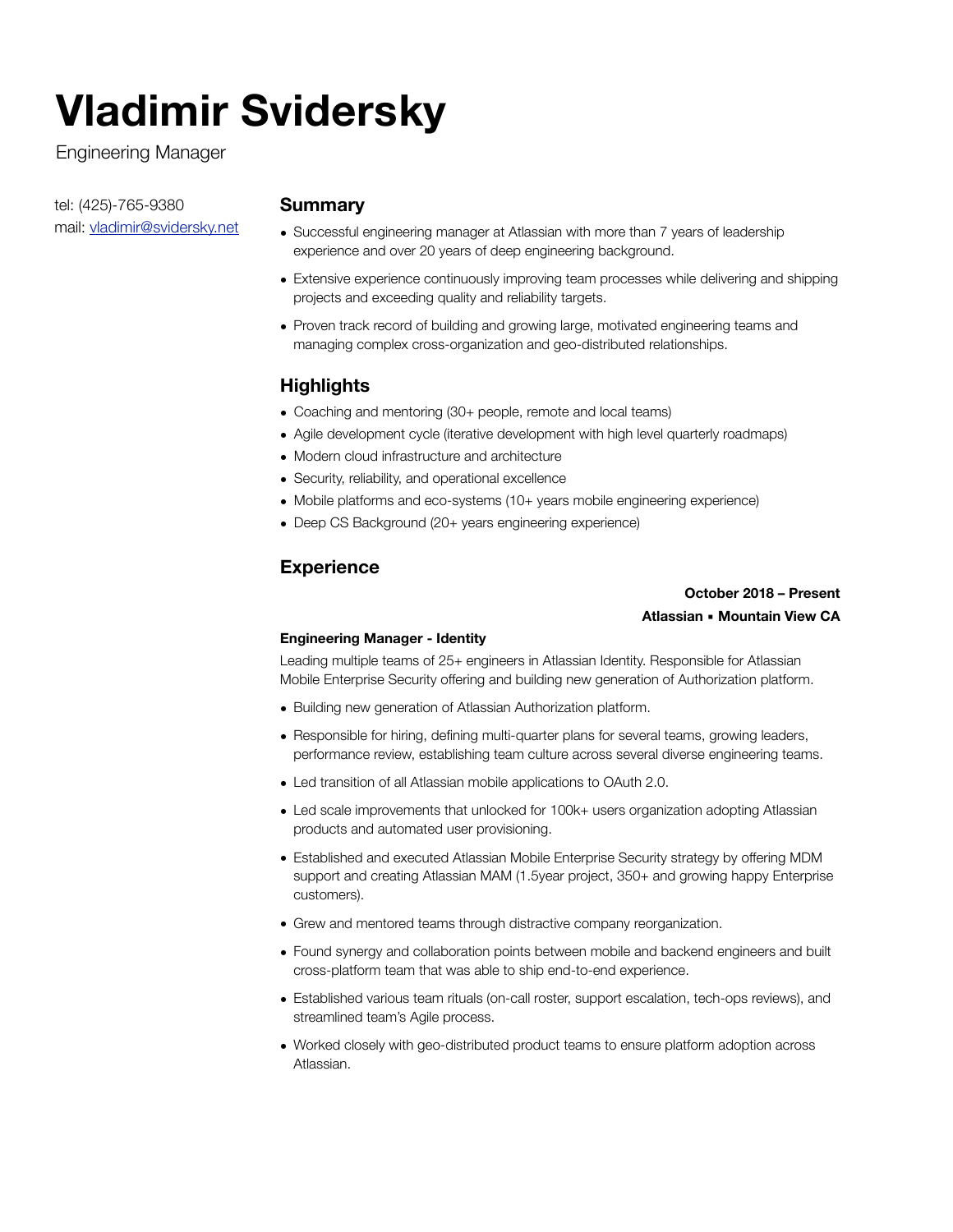#### **Sr Development Manager - Mobile Platforms**

Responsible for multiple engineering groups across the company, working on different enterprise mobile applications at the same time.

• Spearheaded transition to support Cloud backend for existing on-prem mobile application. Unified version was developed by two geographically separated teams and released to market after just 6 month of development.

- Identified architectural improvements resulting in increased developer efficiency, product reliability, and responsiveness to new feature requests.
- Worked closely with product and design groups to help define product vision and achieve consistency and brand recognition on different platforms.
- Led first major release of new generation of Mobile Time Management applications (OS/ Android/WinPhone and Blackberry10 platforms) to market within 9 months (multiple minor releases came on schedule in the next year).
- Hired and managed multiple development teams.
- Worked closely with design and product team to ensure their vision was executed accurately by engineering team.

## **2012 – 2014 Microsoft** ▪︎ **Redmond WA**

#### **Software Engineer (SQL Server / Front End)**

Designed and developed component (WCF service) that allowed remote management and administration of SQL Server instance deployed in SQL Server VM in Windows Azure. This component was shipped as part of SQL Server 2014 and enabled various hybrid scenarios as part of SQL Server IaaS offering.

Designed and developed several pieces of SQL Server canaries infrastructure. This project enabled Microsoft to deploy many different health and performance monitoring canaries applications into SQL Server on Windows Azure cloud platform for constant monitoring various aspects of SQL Server and Windows Azure functionality.

#### **2000 – 2012**

#### **Sequoia Retail Systems** ▪︎ **Mountain View CA**

#### **Senior Software Engineer / Software Architect**

During my tenure with Sequoia I grew from Junior Software Engineer to Senior/Lead Software Engineer to Software Architect. Led and participated in many different projects using a wide variety of technologies and tools.

## **Education**

University of California, Santa Cruz Certificate Program in Project and Program Management, 2007-2009 Belarusian State University of Informatics and Radio-electronics, Minsk, Belarus

MS in Computer Science, 1991-1996

tel: (425)-765-9380 mail: [vladimir@svidersky.net](mailto:vladimir@svidersky.net)